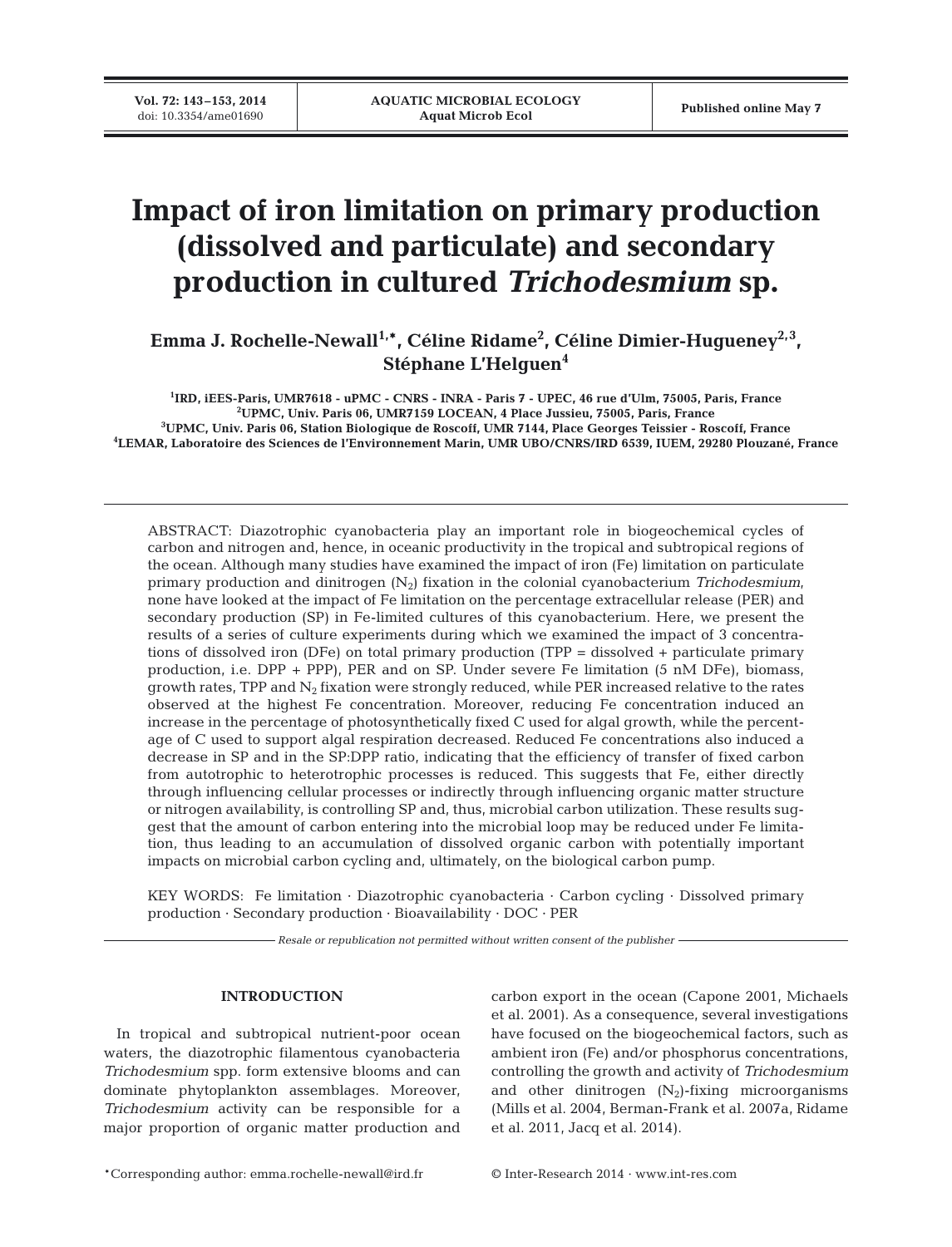Dinitrogen fixation or diazotrophy is the biological process by which dissolved  $N_2$  is reduced to ammonium. This reaction is catalyzed by 2 different nitrogenase enzymes: dinitrogenase and dinitrogenase reductase, both of which contain Fe. Furthermore, the high energetic cost (ATP, adenosine triphosphate) of  $N_2$  fixation imposes an additional Fe requirement for increased photosynthetic capacity (Kustka et al. 2003a). As a consequence, diazotrophic cyanobacteria have relatively high Fe requirements and it is estimated that  $N_2$ -fixing organisms such as *Trichodesmium* require up to 5 times more Fe than non-diazotrophic phytoplankton (Berman-Frank et al. 2001, Kustka et al. 2003b). In both cultured and natural populations, reduced  $N_2$  fixation has been observed in *Trichodesmium* at low dissolved Fe concentrations (Berman-Frank et al. 2001, Moore et al. 2009). This is probably due to a decrease in the amount of nitrogenase produced under Fe limitation (Küpper et al. 2008). Thus, in regions of low Fe availability,  $N_2$  fixation can be limited by Fe or co-limited by Fe and phosphorus (Mills et al. 2004), particularly in large open ocean areas, isolated from continental inputs and weakly impacted by the atmospheric deposition of desert dust.

Carbon and  $N_2$  fixation are integrally linked as the photosynthetic production of NADPH and ATP are required for both fixation of  $CO<sub>2</sub>$  and  $N<sub>2</sub>$ . Fe is necessary for the photosynthetic apparatus with large amounts of Fe being required for the photosynthetic electron transport chain of *Trichodesmium* spp. (Kustka et al. 2003b). Thus, low Fe concentrations limit not only primary production and the production of biomass through a direct control on  $CO<sub>2</sub>$  fixation but also through its control of fixed nitrogen availability.

During photosynthesis, autotrophic phytoplankton, including cyanobacteria, produce and release a range of dissolved organic carbon (DOC) compounds into the water column (Marañón et al. 2004). This freshly produced DOC is the principal autochthonous form of DOC in aquatic ecosystems and 3 previous reviews have provided comprehensive summaries that highlight the importance of DOC released during photosynthesis to microbial carbon cycling (Nagata 2000, Carlson 2002, Bertilsson & Jones 2003). Several other studies have pointed towards the role of certain factors such as nutrient limitation, growth stage, light and UV radiation levels or contaminants in controlling the production of DOC during photosynthesis (e.g. Norrman et al. 1995, Conan et al. 2008, Rochelle-Newall et al. 2008b). However, to our knowledge, none have

examined the impact of Fe limitation on the production of DOC during photosynthesis in the colonial cyanobacterium *Tricho des mium*.

As the production of DOC during photosynthesis represents the principal carbon source for heterotrophic secondary production (SP), there should be a tight relationship between the production of organic matter by autotrophic processes and the removal of organic matter by heterotrophic processes. This is true in cultures where external sources of organic matter are excluded, as well as in sites isolated from terrestrial inputs such as the open ocean. Moreover, it is a widely accepted idea that newly produced dissolved primary production (DPP) should be labile to bacteria. However, this hypothesis still remains to be tested under a variety of conditions, such as micronutrient limitation. This is particularly important when cyanobacteria are considered, as the work of Renaud et al. (2005) and of Nausch (1996) on *Tricho des mium* spp. suggested that shifts in the quality of DOC and, hence, its bioavailability to heterotrophs occurs during growth. However, none of these authors examined the impact of micro-nutrient limitation on the bioavailability of this freshly produced DOC.

Here, we present the results of a culture based investigation to assess the impact of Fe limitation (1) on the percentage of extracellular release (PER) of fixed carbon in the diazotrophic cyanobacterium *Trichodesmium erythraeum*, (2) on SP and (3) on microbial utilization of DPP.

## **MATERIALS AND METHODS**

Triplicate cultures (2 l) of the diazotrophic cyanobacterium *Trichodesmium erythraeum* IMS 101 were grown at 3 dissolved Fe concentrations: 5, 13 and 100 nM Fe. Samples were collected during a 13 d incubation for measurement of particulate organic carbon (POC),  $N_2$  fixation, particulate primary production (PPP), DPP and SP. At each time point (7 total), between 100 and 200 ml were sampled, depending on the measurements conducted.

## **Culture conditions**

Before use, all bottles and materials were cleaned with diluted HCl (Suprapur quality) and rinsed with ultra-pure water (>18.2 M $\Omega$ ). All manipulations were conducted in a clean laboratory in a sterile laminar flow hood (class 100) using sterile and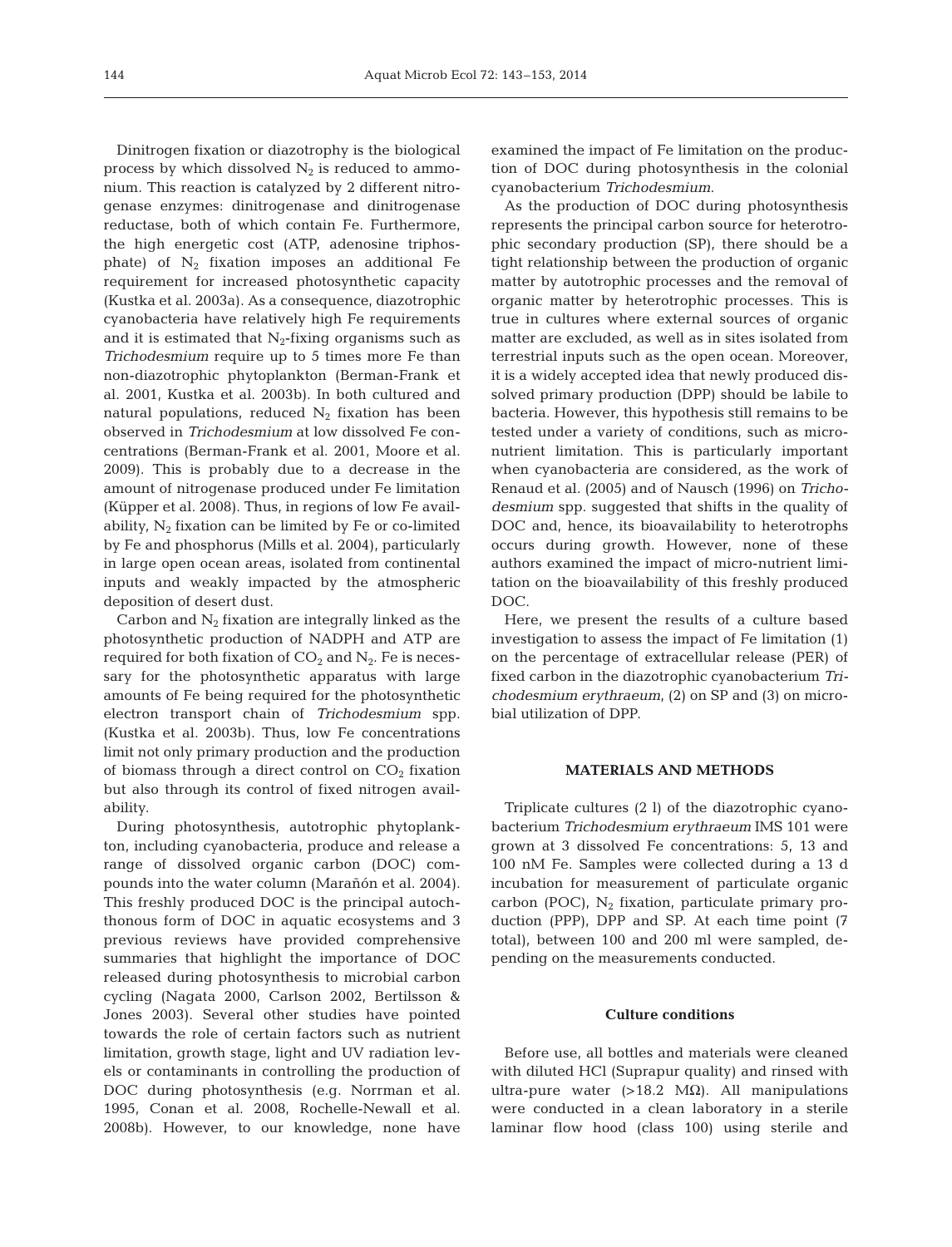trace-metal clean techniques. Batch cultures of *T. erythraeum* IMS 101 were grown in polycarbonate bottles under artificial light (Fluorescence tubes, type MLR350T, Sanyo, 150 µmol photon  $m^{-2}$  s<sup>-1</sup>, 12 h: 12 h light:dark cycle) at 27°C. Non-axenic cultures were gently mixed using orbital shakers to prevent cell sedimentation. *Trichodesmium* was grown in sterile medium with no added fixed nitrogen that was prepared with Suprapur quality salts and reagents (modified YBCII medium, after Chen et al. 1996). The medium was sterilized by autoclaving and by 0.2 µm filtration. pH was adjusted to 8.1 with Suprapur NaOH before autoclaving. After autoclaving, the medium was enriched with sterile (0.2 µm filtration) phosphate (50  $\mu$ M), vitamins (B<sub>12</sub>, biotin, thiamine HCl),  $NaHCO<sub>3</sub>$  and trace metals (Co, Mo, Cu, Zn, Mn). After 24 h equilibrium, the pH was measured and readjusted to 8.1. Finally, Fe  $(FeCl<sub>3</sub>)$  was added to give the desired concentrations (5, 13 and 100 nM, including a background concentration in the medium of 3 nM, see Table 1) complexed with 2 µM of EDTA, a metal ion buffering agent. *Trichodesmium* was grown in each Fe treatment for a minimum of 10 generations before the experiment to fully acclimate cells to their respective Fe treatments. In the media, dissolved Fe (DFe) was noted as Fe-EDTA chelates and inorganic dissolved Fe noted as Fe'. EDTA acts as a Fe' buffer in artificial seawater and insures that the Fe' concentration remains constant during the exponential growth phase of cells in batch cultures. Fe' represents the concentration of biologically available dissolved inorganic Fe hydrolysis species (Fe[OH]<sub>2</sub>, Fe[OH]<sub>3</sub> and  $Fe[OH]_4^-$ ).  $Fe^{3+}$  is also bioavailable for microorganisms but as it is approximately 10 orders of magnitude lower than Fe' at pH 8.1 (Hudson et al. 1992), it can be ignored in this work. Fe' concentrations were computed from the Fe complexation data in Sunda & Huntsman (2003). In the cultures containing 5, 13 and 100 nM DFe, the computed Fe' concentrations were 0.26, 0.69 and 5.2 nM. The latter value is invalid, as it exceeds the solubility limit for Fe with respect to ferric hydroxide precipitation (~1.4 nM in Sunda & Huntsman 2003). However, it should be noted that recent studies have shown that Fe hydroxides and oxides can be utilized by *Tricho*  desmium after active dissolution through cell-surface processes (Rubin et al. 2011). The variation of pH between the beginning and the end of the exponential growth phase (6 d duration) for all treatments was about 0.1 pH unit (8.1 to 8.2) which avoided  $CO<sub>2</sub>$  limitation and limited pH effects on Fe chelation by EDTA (Sunda & Huntsman 2003).

## **Primary and secondary production**

PPP and DPP were measured using  $NaH^{14}CO<sub>3</sub>$  following the methods described in Rochelle-Newall et al. (2008b). The only differences were that 39 ml culture samples were inoculated with 0.37 (Days 3 and 6), 0.425 (Days 9 and 11) and 0.74 (Day 13) MBq of  $\text{NaH}^{14}\text{CO}_3$  (Perkin-Elmer). The samples were incubated under the same light intensity as the cultures for 4 h, centered around local noon. At the end of the incubation, samples were carefully filtered at low vacuum pressure onto 0.4 µm polycarbonate filters (Whatman Cyclopore). After acidification and drying of the filters  $(24 \text{ h at } 45^{\circ}\text{C})$ , 5 ml of scintillation cocktail (Ultima Gold, Packard Instruments) was added. The amount of  ${}^{14}C$  incorporated into the particulate phase was calculated using an inorganic carbon concentration of 25 700 µg C l−1 (Marañón et al. 2004). DPP was measured in the filtrate after acidification and agitation (24 h) followed by addition of 15 ml of scintillation cocktail (Ultima Gold XR, Packard Instruments). All DPP measurements exceeded the blank by a factor of at least 3. PER is calculated by dividing DPP by total primary production (TPP)  $\times$  100, where TPP is the sum of PPP and DPP. In order to take into account the differences in biomass between treatment, TPP, DPP and SP were normalized to POC concentration (TPP $POC$ , DPP $POC$  and SP $POC$ , respectively) and values are reported as ng C µg POC<sup>-1</sup> h<sup>-1</sup>.

 $SP$  was measured using  ${}^{3}H$ -leucine, following the method of Smith & Azam (1992) as detailed in Rochelle-Newall et al. (2008a). Triplicate 1.4 ml subsamples along with a trichloroacetic acid (TCA) killed control (72 µl 100% TCA) were incubated in the dark for 1 h in the presence of 40 nM (Days 3 to 11) or 80 nM (Day 13; final concentration) high specific activity 3 H-leucine (Perkin Elmer) at the incubation temperature. The incorporation of  ${}^{3}$ H-leucine into the particulate fraction was counted after addition of 0.5 ml of scintillation cocktail (Ultima Gold MV, Perkin Elmer). Leucine uptake was converted to carbon using the conversion factor 1.55 kg C mol−1 leucine (Kirchman 2001). Several authors have recently shown that phytoplankton (including cyanobacteria) can take up  ${}^{3}$ H-labelled leucine during incubations (Kamjunke & Tittel 2008, Mulholland et al. 2011), although this remains to be shown in diazotrophic cyanobacteria such as *Trichodesmium*. Therefore, in this work, we considered SP to be the uptake of <sup>3</sup>H-labelled leucine by heterotrophic processes of both bacteria and cyanobacteria be cause we cannot rule out the uptake of leucine by *Trichodesmium*.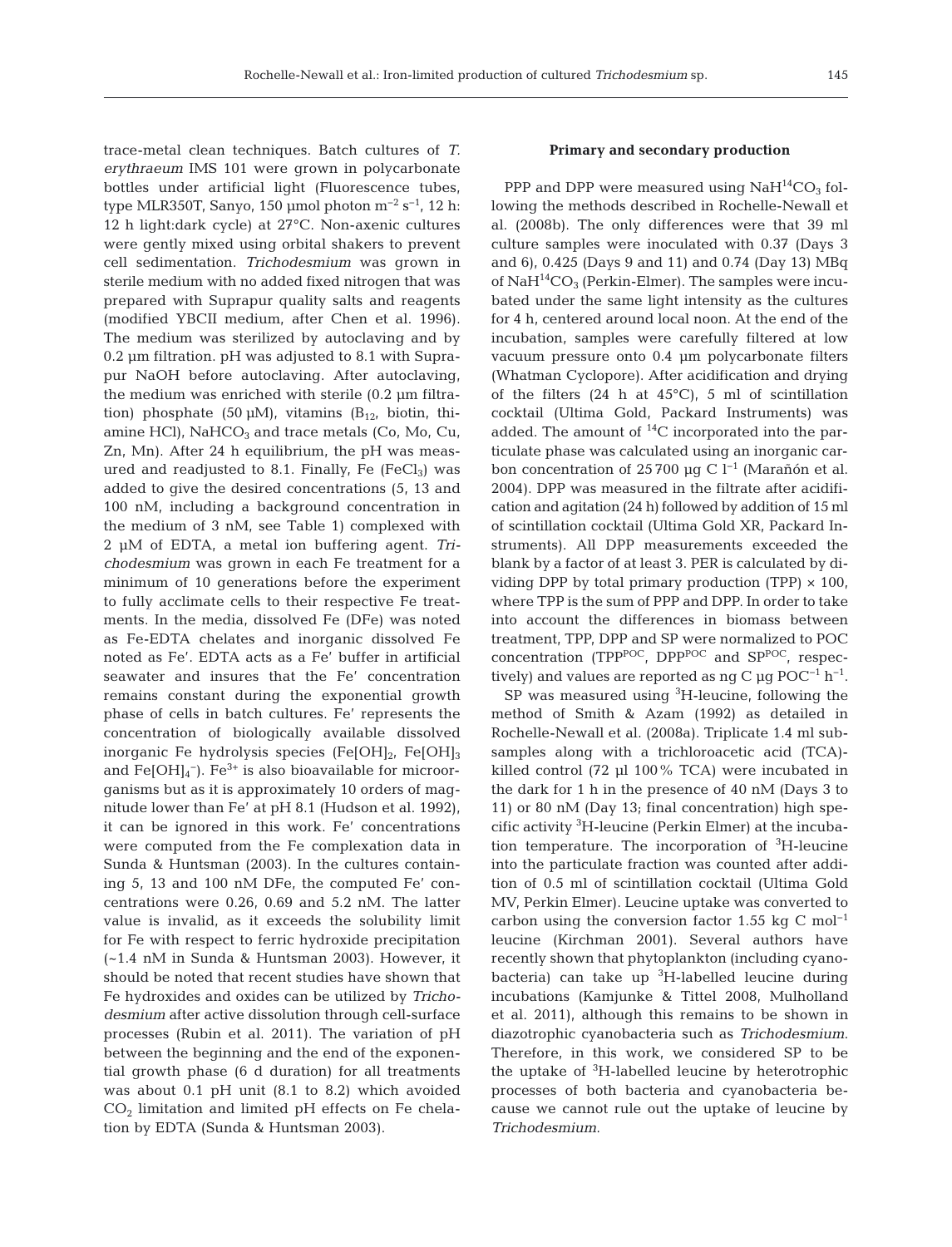# **N2-fixation rate and particulate organic carbon and nitrogen**

Culture incubations for measurements of  $N_2$ -fixation rate were performed using the  ${}^{15}N_2$ -tracer addition method. Briefly,  ${}^{15}N_2$  gas (98%, EURISOTOP) was added to a subsample of culture (from 45 to 75 ml) in polycarbonate bottles equipped with septum caps using a gas-tight syringe.  ${}^{15}N_2$  tracer was added to obtain a final enrichment of the  $N_2$  pool of about 10 atom% excess. After an incubation of about 4 h, the samples were filtered onto pre-combusted 25 mm GF/F filters and stored at −20°C. Sample filters were dried for 48 h at 40°C before analysis. Organic nitrogen (PON) and POC concentration in the particulate matter as well as  $^{15}$ N-enrichment were quantified with a mass spectrometer (Delta plus, ThermoFisher Scientific) coupled with a C/N analyser (Flash EA, ThermoFisher Scientific) via a type III-interface. Standard deviations (SD) were 0.004 µmol  $l^{-1}$  and 0.009 µmol l−1 for PON and POC, respectively, and 0.0001 atom% for <sup>15</sup>N enrichment. N<sub>2</sub>-fixation rates were calculated by isotope mass balance as described by Montoya et al. (1996). Specific growth rates (μ) were determined during the exponential phase of growth (Day 0 to Day 6) from linear regression of the natural logarithm of POC concentrations versus time.

#### **Statistical analyses**

Significant differences between treatments were tested using the Xlstat 2012 (Addinsoft) software. Analysis of variance (ANOVA) with time and treatment as fixed factors was used to test the significance of the differences between treatments after checking that the assumptions of the ANOVA were met. When necessary, the data were log-transformed to assure normality. When a significant difference was observed, an *a posteriori* test (Fisher's least significant difference [LSD]) was used.

## **RESULTS**

#### Biomass, growth rate and N<sub>2</sub> fixation

The carbon-based specific growth rate  $(\mu)$ , measured as the POC biomass, increased with increasing Fe concentration (Table 1, Fig. 1). The exponential growth phase, characterised by maximum and balanced growth rates  $(\mu)$ , occurred from Day 0 to Day 6 in all 3 Fe cultures. After Day 6, the specific growth rates

were slower. At the end of the incubation, the highest POC concentration was observed in the 100 nM DFe treatment (8818 ± 586 [mean ±SE] µg l<sup>-1</sup>, a 20-fold increase from time zero, T0) and the lowest POC concentration was observed in the lowest DFe treatment  $(3779 \pm 151 \,\text{µg l}^{-1}$ , a 4-fold increase from T0).

The carbon-based specific growth rates calculated during the exponential phase (from Day 0 to 6) were

Table 1. Growth rate (μ, d<sup>−1</sup>), N<sub>2</sub>-fixation rate (N<sub>2</sub> fix, ng N µg POC [particulate organic carbon]<sup>-1</sup> h<sup>-1</sup>), total primary production (TPP<sup>POC</sup>, ng C μg POC<sup>-1</sup> h<sup>-1</sup>), dissolved primary production (DPP<sup>POC</sup>, ng C μg POC<sup>-1</sup> h<sup>-1</sup>), cellular C:N ratio (mol mol<sup>-1</sup>), PER (%), secondary production (SP<sup>POC</sup>, ng C µg POC<sup>-1</sup> h<sup>-1</sup>), SP:TPP and SP:DPP ratios during the exponential phase (Day 0 to 6) of *Trichodesmium* cultures grown under different dissolved iron (DFe) and inorganic dissolved iron (Fe') concentrations. The computed Fe' concentration corresponding to DFe of 100 nM exceeds the solubility limit for Fe with respect to ferric hydroxide precipitation. Means  $\pm$  SE are shown. Different letters in brackets correspond to statistically different means (p < 0.05)

| Variable<br>– DFe (Fe') concentration (nM)- |                     |                     |                     |  |
|---------------------------------------------|---------------------|---------------------|---------------------|--|
|                                             | 5(0.26)             | 13(0.69)            | $100(-)$            |  |
| μ                                           | $0.15 \pm 0.04$ (A) | $0.23 \pm 0.00$ (B) | $0.34 \pm 0.03$ (C) |  |
| $N_2$ fix.                                  | $0.40 \pm 0.10$ (A) | $0.70 \pm 0.20$ (B) | $1.96 \pm 0.28$ (C) |  |
| <b>TPPPOC</b>                               | $29.4 \pm 8.5$ (A)  | $31.6 \pm 10.9$ (A) | $97.0 \pm 27.8$ (B) |  |
| DPP <sup>POC</sup>                          | $2.85 \pm 0.6$ (A)  | $2.27 \pm 1.5$ (A)  | $2.29 \pm 1.1$ (A)  |  |
| C: N                                        | $8.0 \pm 0.6$ (A)   | $6.6 \pm 0.2$ (B)   | $5.4 \pm 0.2$ (C)   |  |
| PER                                         | $10.6 \pm 4.8$ (A)  | $8.6 \pm 4.3$ (A)   | $2.5 \pm 1.1$ (B)   |  |
| $SP^{POC}$                                  | $0.83 \pm 0.31$ (A) | $1.00 \pm 0.2$ (B)  | $1.8 \pm 0.2$ (C)   |  |
| SP:TPP                                      | $0.03 \pm 0.02$ (A) | $0.04 \pm 0.01$ (A) | $0.02 \pm 0.00$ (A) |  |
| SP:DPP                                      | $0.30 \pm 0.10$ (A) | $0.50 \pm 0.20$ (A) | $0.85 \pm 0.35$ (B) |  |



Fig. 1. Particulate organic carbon (POC) concentration (µg l−1) in log scale versus time (d) in the 3 different dissolved iron treatments. Error bars are SE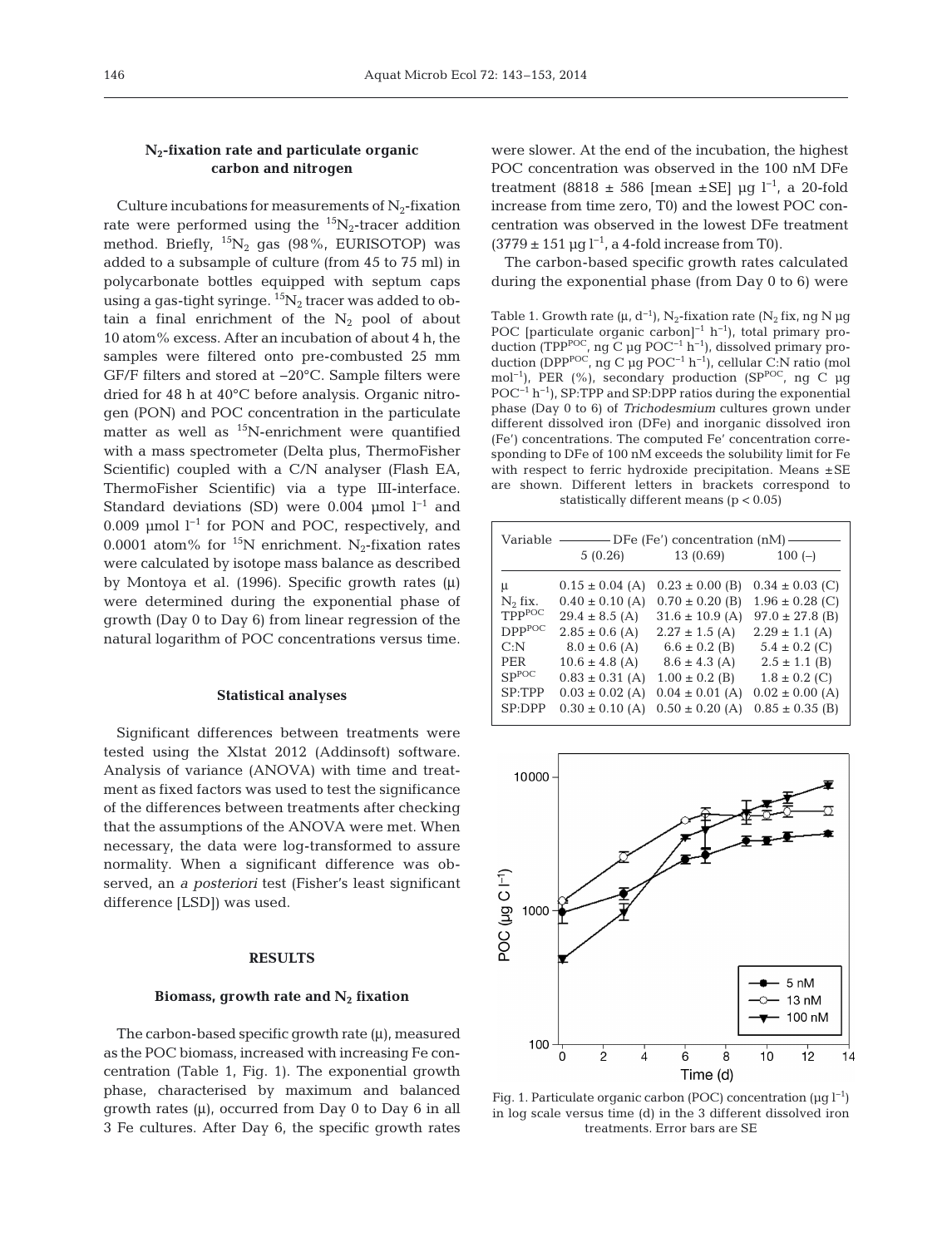During the exponential phase (Days 0 to 6),  $N_2$ -fixation rate was controlled by the Fe concentration as shown by significantly different rates between all Fe treatments (Table 1). These rates decreased from 1.96 ± 0.28 ng N µg POC<sup>-1</sup> h<sup>-1</sup> to 0.40 ± 0.10 ng N µg POC−1 h−1 for DFe concentrations of 100 nM and 5 nM, respectively ( $p < 0.05$ ). The molar C:N ratio increased significantly during the exponential phase (Day 0 to Day 6) from  $5.4 \pm 0.2$  to  $8.0 \pm 0.6$  with increasing Fe stress ( $p < 0.05$ , Table 1).

#### **Primary and secondary production**

TPP<sup>POC</sup> varied during the incubation and with DFe concentration (Fig 2A, Table 1). Overall, the rates of TPPPOC were significantly higher in the highest Fe treatment than in the 2 lower Fe treatments ( $p < 0.05$ ). The lowest TPP<sup>POC</sup> were observed at the end of the experiment for all Fe treatments (Day 13). In the exponential phase (Day 0 to Day 6), TPP<sup>POC</sup> of *Trichodes mium* was highly dependent on Fe concentration as shown by the significant decrease (factor of 3.3) from 97.0 ng C µg POC<sup>-1</sup> h<sup>-1</sup> at 100 nM DFe to 29.4 ng C µg POC<sup>-1</sup> h<sup>-1</sup> at 5 nM DFe, while DPP<sup>POC</sup> remained unchanged (p  $\geq$  0.05, Table 1). TPP<sup>POC</sup> in the exponential phase were not significantly different between the 5 nM and 13 nM DFe treatments.

The mean PER during the exponential growth phase represented  $10.6 \pm 4.8\%$ ,  $8.6 \pm 4.3\%$  and  $2.5 \pm 1.1\%$ of the TPP for the 5 nM DFe, 13 nM DFe and 100 nM DFe treatments, respectively (Fig. 2B, Table 1). PER was significantly lower ( $p < 0.05$ ) in the highest Fe cultures during the exponential phase. There was no significant difference in PER in the 5 nM DFe and 13 nM DFe cultures during the exponential phase. After the exponential phase, PER continued to decrease until Day 11 and, thereafter, increased to maximum values at Day 13, ranging from about 10% for 100 nM DFe to 23% for 13 nM DFe.

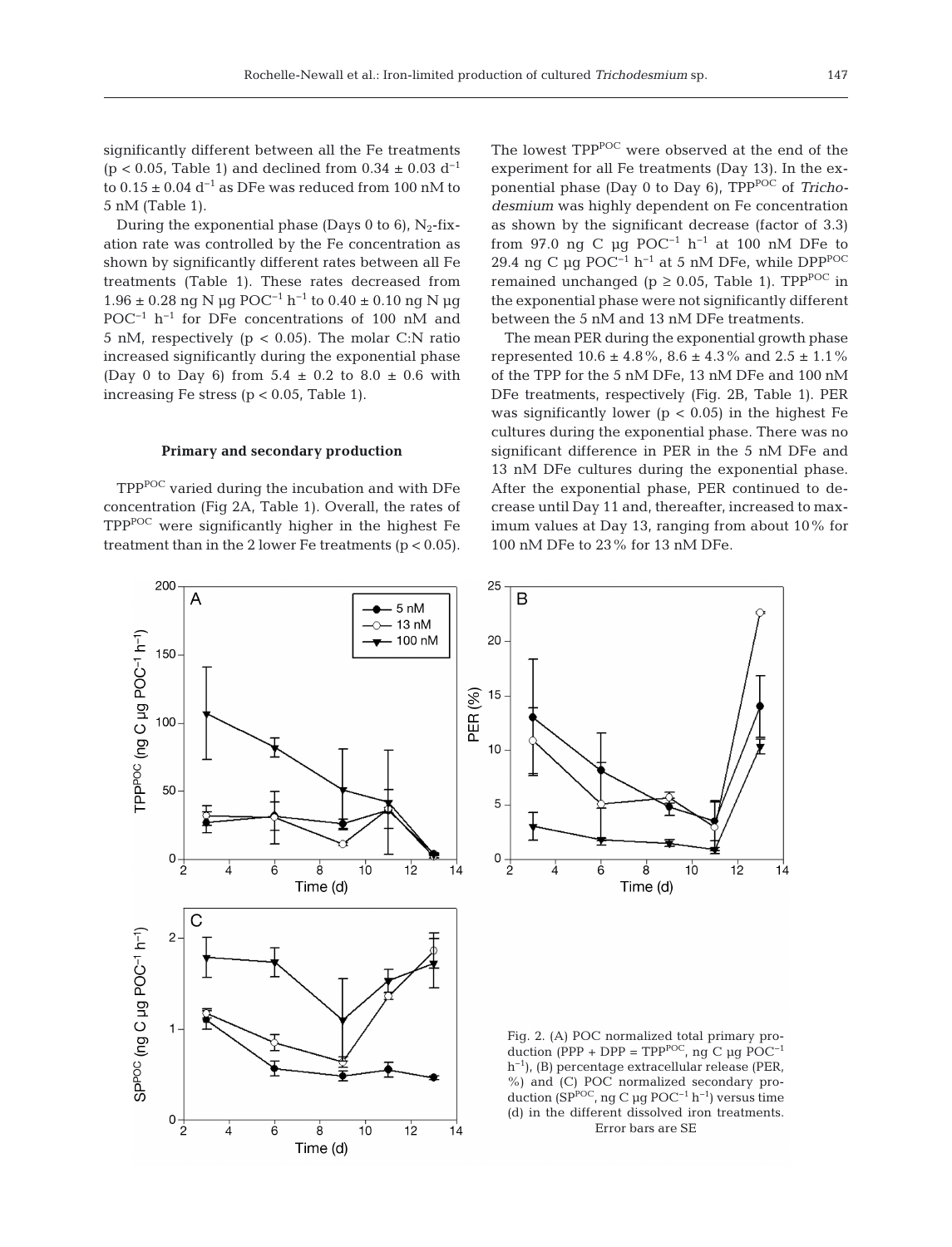The average rates of  $SP^{POC}$  during the exponential phase ranged between  $0.83 \pm 0.31$  ng C µg POC<sup>-1</sup> h<sup>-1</sup> and  $1.8 \pm 0.2$  ng C µg POC<sup>-1</sup> h<sup>-1</sup> for the 5 nM DFe and 100 nM DFe, respectively, and were significantly different between treatments ( $p < 0.05$ , Table 1). SP<sup>POC</sup> rates decreased between Day 3 and 9 in all treatments and, thereafter, increased to  $1.86 \pm 0.19$  and  $1.72 \pm 0.27$  ng C µg POC<sup>-1</sup> h<sup>-1</sup> in the 13 nM DFe and 100 nM DFe treatments, respectively. However, SPPOC continued to decrease in the lowest Fe' treatment to 0.46 ± 0.02 ng C µg POC−1 h−1 by Day 13. Fe limitation led to a strong decrease in  $SP^{POC}$  rates as shown by a 2.2-fold difference during the exponential phase between the highest and the lowest DFe concentration (Fig. 2C, Table 1).

The ratio of SP:TPP calculated for the exponential growth phase did not vary significantly with DFe' concentration (Table 1). This is in contrast to SP:DPP, a measure of the potential amount of extracellular release (DPP) that is incorporated into microbial biomass (Table 1). The ratio of SP:DPP decreased by a factor of almost 3 from 0.85 to 0.30 from the highest to lowest DFe concentrations, indicating a strong effect of Fe limitation of SP:DPP.

We calculated a carbon budget for the partitioning of carbon fixed during primary production for *Trichodesmium* grown under Fe limitation (Table 2). TPP<sup>POC</sup> varied between 0.35 and 1.16  $d^{-1}$  for the lowest and highest DFe concentrations, respectively, considering a 12 h light period and assuming that photosynthesis was constant over the light period. The percentage of this photosynthetically fixed carbon used for growth was 43% for the lowest DFe concentration, 61% for the intermediate DFe concentration and, interestingly, 29% for the highest DFe

Table 2. Estimated carbon budget for *Trichodesmium* grown under 3 DFe concentrations. TPP<sup>POC</sup> (ng C [ng POC]<sup>-1</sup> h<sup>-1</sup>) was simplified mathematically to  $TPP^{POC}$  (h<sup>-1</sup>). The daily TPP<sup>POC</sup> (d<sup>-1</sup>) was then calculated for a day length of 12 h. The percentage of carbon used for algal growth was calculated using daily growth rate  $(\mu)$  and daily TPP<sup>POC</sup> where % TPP<sup>POC</sup> used for algal growth =  $\mu$ /TPP<sup>POC</sup> × 100. The percentage of carbon respired was calculated as  $C_{\text{respired}} = 100 (\%TPP^{p\tilde{O}C}$  used for growth + PER)

| Variable                                                                                    | 5            | DFe concentration (nM)<br>13 | 100          |
|---------------------------------------------------------------------------------------------|--------------|------------------------------|--------------|
| $TPP^{POC}$ $(d^{-1})$<br>Percentage of TPP <sup>POC</sup><br>used for algal growth $(\% )$ | 0.35<br>42.9 | 0.38<br>60.5                 | 1.16<br>29.3 |
| PER $(\% )$<br>$C_{\text{respired}}\left(\%\right)$                                         | 10.6<br>46.5 | 8.6<br>30.9                  | 2.5<br>68.2  |

concentration. Considering the percentage of carbon fixed during photosynthesis and lost as extracellular release (PER), we then calculated that at the lowest DFe concentrations up to 46.5% of the carbon fixed during photosynthesis could be lost as respiration. This decreased to 31% for the intermediate DFe concentration and then increased by a factor of ~2 to almost 70% for the highest DFe concentration.

## **DISCUSSION**

Here, we examined the impact of Fe limitation on TPP, PER and SP in *Trichodesmium*, a diazotrophic cyanobacterium, during a series of culture incubations. Reduced Fe concentrations induced a decrease in final cell biomass, specific growth rate,  $N_2$ -fixation rates and TPPPOC of *Trichodesmium*, and an increase in the cellular C:N ratio in the exponential phase. The lowest DFe concentration led to 2.3-, 5-, 2.8- and 3.3-fold decreases in specific growth rate,  $N_2$ -fixation rate and TPP<sup>POC</sup> in the exponential phase as compared to the highest DFe concentration. In Bucciarelli et al. (2013), the growth rate of *Trichodesmium* under Fe replete condition (DFe = 400 nM) was 0.46 d<sup>-1</sup>, which suggests that the lower growth rates of *Trichodesmium* in the 100 nM DFe culture ( $\mu$  = 0.34 d<sup>-1</sup>) may have been caused by the 4-fold lower Fe concentration. The 1.5-fold increase in C:N ratio (from 5.4 to 8.0) when Fe stress increased is in good agreement with the findings of Bucciarelli et al. (2013) who have shown that the C:N ratio of *Trichodesmium* varied from 5.1 under Fe replete conditions (DFe = 400 nM) to 8.1 under Fe limitation (DFe = 8 nM). The increased cellular C:N ratio indicates that  $N_2$  fixation is more affected by Fe limitation than  $CO<sub>2</sub>$  fixation (TPP<sup>POC</sup>) as shown by the 5-fold decrease in  $N_2$  fixation and the lower 3.3-fold decrease in TPP. Moreover, while it has been shown in previous studies that Fe limitation reduces CO<sub>2</sub> fixation by *Trichodesmium* (Paerl et al. 1994), we show for the first time that Fe limitation leads to a significant increase in PER and that Fe limitation decreases the microbial utilization rate of that extracellular release (SP) and induces a drop in SP:DPP.

# **Impact of Fe limitation on the carbon budget of** *Trichodesmium*

Fe limitation also influenced the partitioning of photosynthetically fixed organic carbon between cellular growth and respiration. At the highest Fe con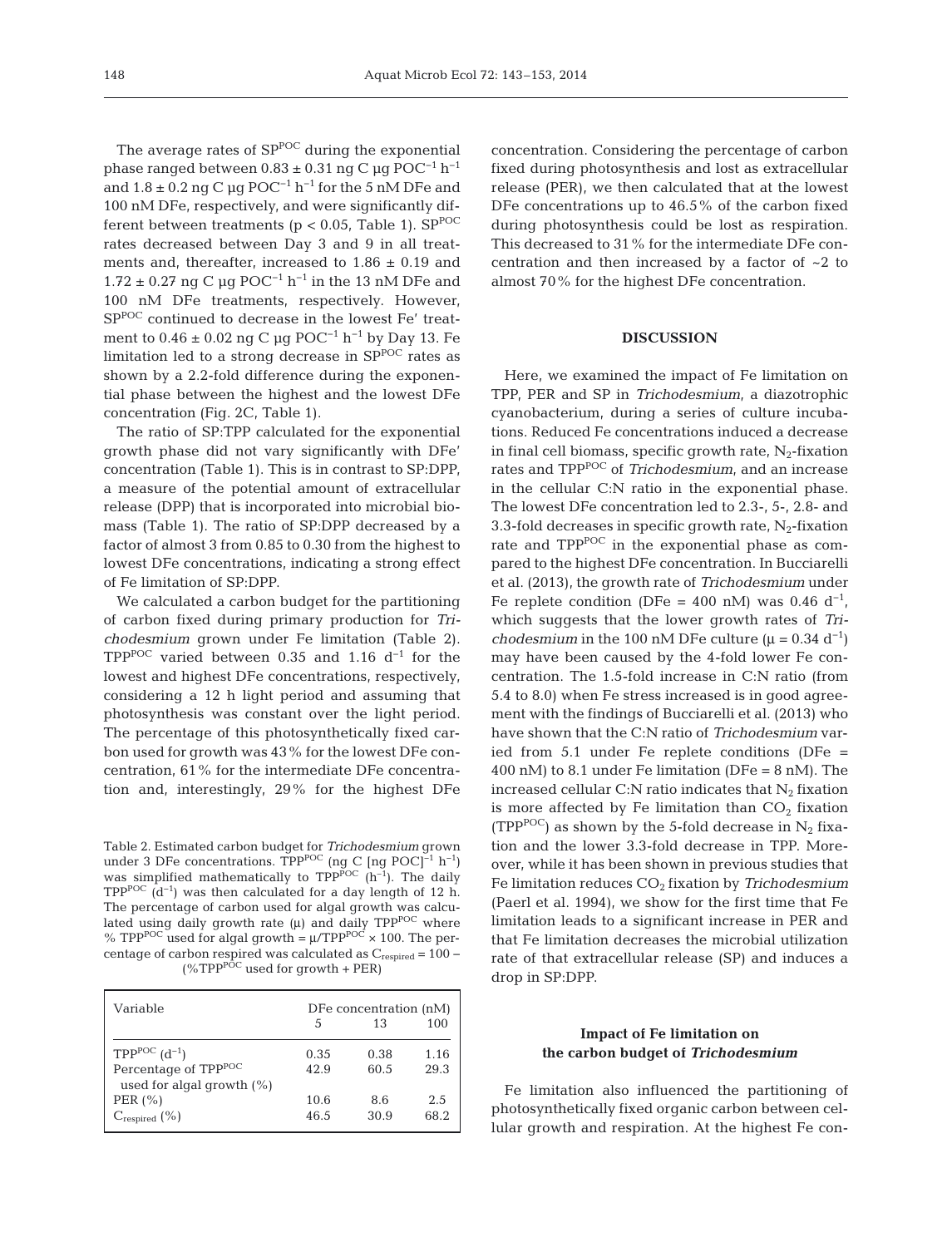centration, only ~30% of the photosynthetically fixed C was incorporated into cellular biomass and a small portion (2%) was excreted; the main part of the photosynthetic fixed C was utilized for respiration (68%, Table 2), thus providing a source of energy as ATP for the high energy requirements of  $N_2$  fixation. At the intermediate Fe concentration (13 nM DFe), a higher proportion of photosynthetically fixed C was incorporated into cellular biomass (61%), meaning that a lower proportion was used to support cellular respiration (31%). This decrease in the cellular respiration is consistent with the 2.8-fold decrease in the C-normalized rate of  $N_2$  fixation (Table 1) relative to the 100 nM DFe treatment. At the lowest Fe concentration (5 nM DFe), 43% of photosynthetic C is incorporated into algal biomass with an estimated 47% being lost as respiration. Given the lower  $N_2$ -fixation and primary production rates at the lowest Fe concentration, it is probable that the higher percentage of fixed C used for respiration may reflect an increasing importance of basal respiration to the overall cellular carbon budget at very low specific growth rates. Therefore, Fe limitation not only limits  $N_2$  and  $CO_2$ fixation but it also plays an important role in determining the partitioning of fixed C between algal biomass, extracellular release and the proportion used for cellular respiration.

## **Impact of Fe limitation on dissolved primary production**

Fe is an essential element in nitrate and nitrite reductase, enzymes necessary for the utilization of nitrate/nitrite by phytoplankton (Berges & Harrison 1995). In diazotrophic cyanobacteria, as Fe is at the core of the nitrogenase enzymes needed to fix  $N_2$ , the Fe requirements are even higher during  $N_2$  fixation when Fe requirements are up to 5-fold higher than during NH4 <sup>+</sup> utilization (Kustka et al. 2003b). Interestingly, PER increased under strong Fe limitation  $(-11\%$  at DFe = 5 nM) as well as the percentage of photosynthetically fixed carbon incorporated into cellular biomass (Table 2). PER found in the highest Fe treatment (exponential phase:  $2.2 \pm 1.1\%$ ) was of the same order of magnitude than those previously published during a bloom of *Trichodesmium* spp. in the lagoon of New Caledonia by Renaud et al. (2005) (close to 1%, Renaud et al. 2005). Berman-Frank et al. (2007b) looking at programmed cell death (PCD) in *Trichodesmium* sp. also reported that under severe Fe stress the release of organic matter increased. However, these authors measured transparent exo-

polymer particle (TEP) production which forms part of the particulate organic phase and not the dissolved phase as measured here. Moreover, Berman-Frank et al. (2007b) found that TEP production did not occur under active growth and so it is probable that another mechanism other than PCD occurred in the work presented here, at least during the active growth phase.

The production and release of DOC during photosynthesis is influenced by many factors such as nutrient limitation, light and temperature shifts and the presence of contaminants (e.g. Obernosterer & Herndl 1995, Conan et al. 2008, Rochelle-Newall et al. 2008a, Halewood et al. 2012). Our cultures were incubated at light levels and at temperatures to which the cultures were acclimated for at least 10 generations and which are considered optimal for the *Trichodesmium* spp. growth. Furthermore, we kept the manipulations of the cultures to a minimum and reduced sampling time to a minimum. It is, therefore, probable that light and temperature shifts do not explain the increased PER. Moreover, all cultures were treated in the same way during sample collection.

The measurement of DPP and PER is fraught with methodological difficulties (Karl et al. 1998, Morán & Estrada 2001, Marañón et al. 2004, Kiene & Slezak 2006). Indeed, to reduce the potential methodological problems, we used gentle vacuum filtration and filtered the smallest volumes possible in order to have a good ratio between samples and blanks for the 14C measurements. We also tried to keep incubation time as short as possible in order to minimize the recycling of DPP (Glibert & Bronk 1994) and used 0.4 µm polycarbonate filters over the GF/F filters as previous work has shown that  ${}^{14}$ C-DOC tends stick to GF/F filters (Morán et al. 1999). Consequently, the increase in PER observed in the strongly Fe-limited cultures is probably due to cellular stress induced by Fe limitation.

It has been proposed that extracellular release represents a way of 'dumping' excess photosynthates when insufficient nutrients are available for the production of cellular material (Fogg 1966, Lancelot 1983, Obernosterer & Herndl 1995). Fe stress induces nitrogen limitation in *Trichodesmium*, thus limiting the available reduced nitrogen for the production of cellular material. It can also be argued that Fe stress also directly limits rates of photosynthetic C fixation, which may also reduce the supply of available fixed carbon for excretion as DPP, although this does not seem to be the case in our work as PER increased with increasing Fe limitation. The lack of inorganic N source in our culture media and the reduced rates of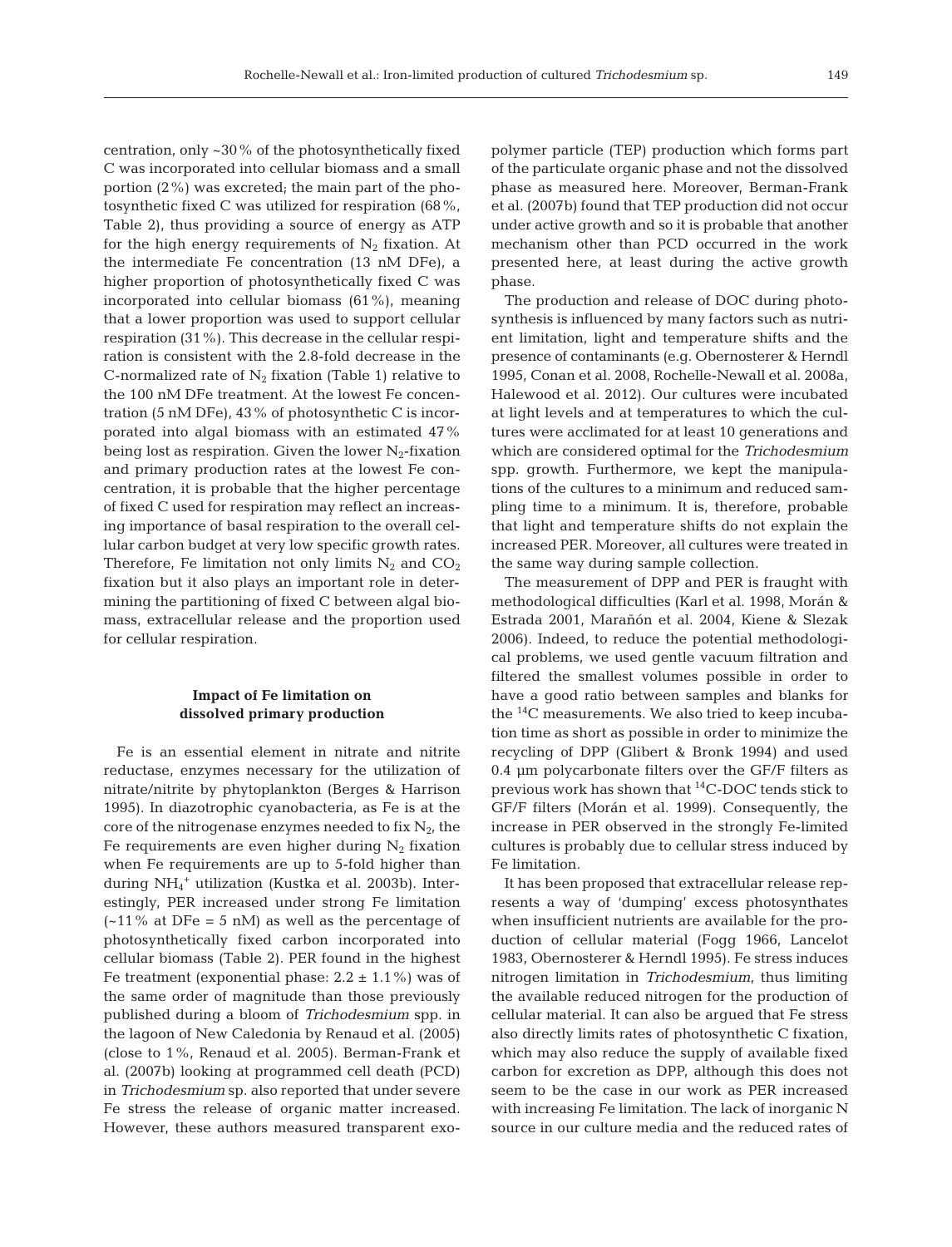$N_2$  fixation in the Fe depleted cultures meant that there may have been some nitrogen limitation of heterotrophic processes.

It has also been proposed that extracellular release is an active process with the goal of 'collecting' or 'mopping up' micronutrients such as essential metals (Zhou & Wangersky 1989, González-Dávila 1995, Croot et al. 2000). DPP and DOC, in general, are known to have high chelating properties for metals (Wells 1998, 2002). Therefore, under Fe limitation, extracellular release may well provide a strategy for diazotrophic cyanobacteria to increase their Fe uptake capacities. To date, *Trichodesmium* has not been shown to produce siderophores (strong Febinding ligands) under Fe-limiting conditions. Moreover, Fe bound to strong siderophore complexes is not easily accessible to *Trichodesmium* IMS101 in Fe-limited cultures, although Fe in association with weak organic ligands is more readily bioavailable (Roe et al. 2012). Saccharides may act like weak organic ligands and these Fe complexes may be taken up directly via the reductive iron uptake pathway (Hassler et al. 2011, Shaked & Lis 2012).

## **Transfer of carbon**

We observed a decrease in both  $\mathrm{SP}^\mathrm{POC}$  and  $\mathrm{SP:} \mathrm{DPP}$ with decreasing Fe concentration and this was despite significantly higher PER rates in the lowest Fe concentration. This decrease in  $SP^{POC}$  and in SP:DPP under severe Fe limitation suggests that Fe, either directly through influencing heterotrophic cellular processes or indirectly through influencing organic matter structure or nitrogen availability, is controlling heterotrophic secondary production and, thus, microbial utilization of DOC.

Microbial utilization of DOC is strongly related to bacterial growth efficiency (e.g. Sinsabaugh & Findlay 2003, Rochelle-Newall et al. 2004) and both are dependent upon several factors, notably macro- and micro-nutrient availability and upon DOC chemical structure (Bertilsson & Jones 2003). Kroer (1993) found that bacterial activity and growth efficiency was reduced under low nitrogen concentration and under high dissolved C:N ratios in a series of culture incubations. Given the low  $N_2$ -fixation rates in the lowest Fe concentration, heterotrophic production may have been limited by high dissolved C:N ratios. Thus, Fe may have, through its influence of  $N_2$  and  $CO<sub>2</sub>$  fixation, indirectly influenced SP and SP:DPP.

The chemical structure of dissolved organic matter also plays a role in determining its utilization by heterotrophs (Sinsabaugh & Findlay 2003). The chemical characteristics of organic matter released during photosynthesis change as a function of growth stage and as a function of nutrient limitation (Biersmith & Benner 1998, Kragh & Sondergaard 2009). Although it is difficult to accurately evaluate this factor without in-depth chemical analyses of the DOC released during photosynthesis, it has been previously shown that the bioavailability of DPP from a natural population of *Trichodesmium* spp. to heterotrophic bacteria was low during active growth and that the bioavailability increased rapidly to wards the end of the bloom (Renaud et al. 2005). It is, therefore, possible that Fe limitation not only led to increased DPP production but also to a shift in the chemical characteristics of that DPP in the different Fe treatments, thus indirectly affecting SP and the uptake of DPP.

Fe plays an important role in cellular function and limiting concentrations of this essential element can directly influence heterotrophic processes. Recent work highlighted widespread presence of Fe uptake mechanisms in heterotrophic marine bacteria (e.g. Nies 1999, Toulza et al. 2012). Tortell et al. (1996) proposed that marine heterotrophic bacteria account for between 20 and 45% of biological carbon uptake in the ocean and that, at limiting Fe' concentrations (0.025 nM Fe'), bacterial carbon growth efficiency is reduced. Even though their limiting concentration is about one order of magnitude lower than our lowest Fe' concentration (0.26 nM Fe' corresponding to DFe = 5 nM, Table 1) at which we observed the lowest SP rates and the lowest SP:DPP values, the low Fe concentration in our cultures could have directly limited the metabolism and growth of the bacteria. However, it is difficult to compare the values of SP:DPP with other values, as other published data tend to come from *in situ* work where external organic matter supplies and contaminants play an important role in determining SP:TPP or SP:DPP (e.g. Rochelle-Newall et al. 2008b, Fouilland & Mostajir 2010, Rochelle-Newall et al. 2011). Nevertheless, our re sults mean that the amount of carbon entering into the microbial loop is reduced under Fe limitation, thus leading to an accumulation of DOC with potentially important impacts on microbial carbon cycling and, ultimately, on the biological carbon pump.

In this work, we used a fixed empirical conversion factor (1.55 kg C mol<sup>-1</sup> of leucine incorporated) to obtain SP. However, given the potential nitrogen limitation in the Fe-limited cultures, it is probable that the conversion factor used overestimated SP. Indeed, it has been proposed that nutrient limitation leads to a decrease in the amount of carbon biomass pro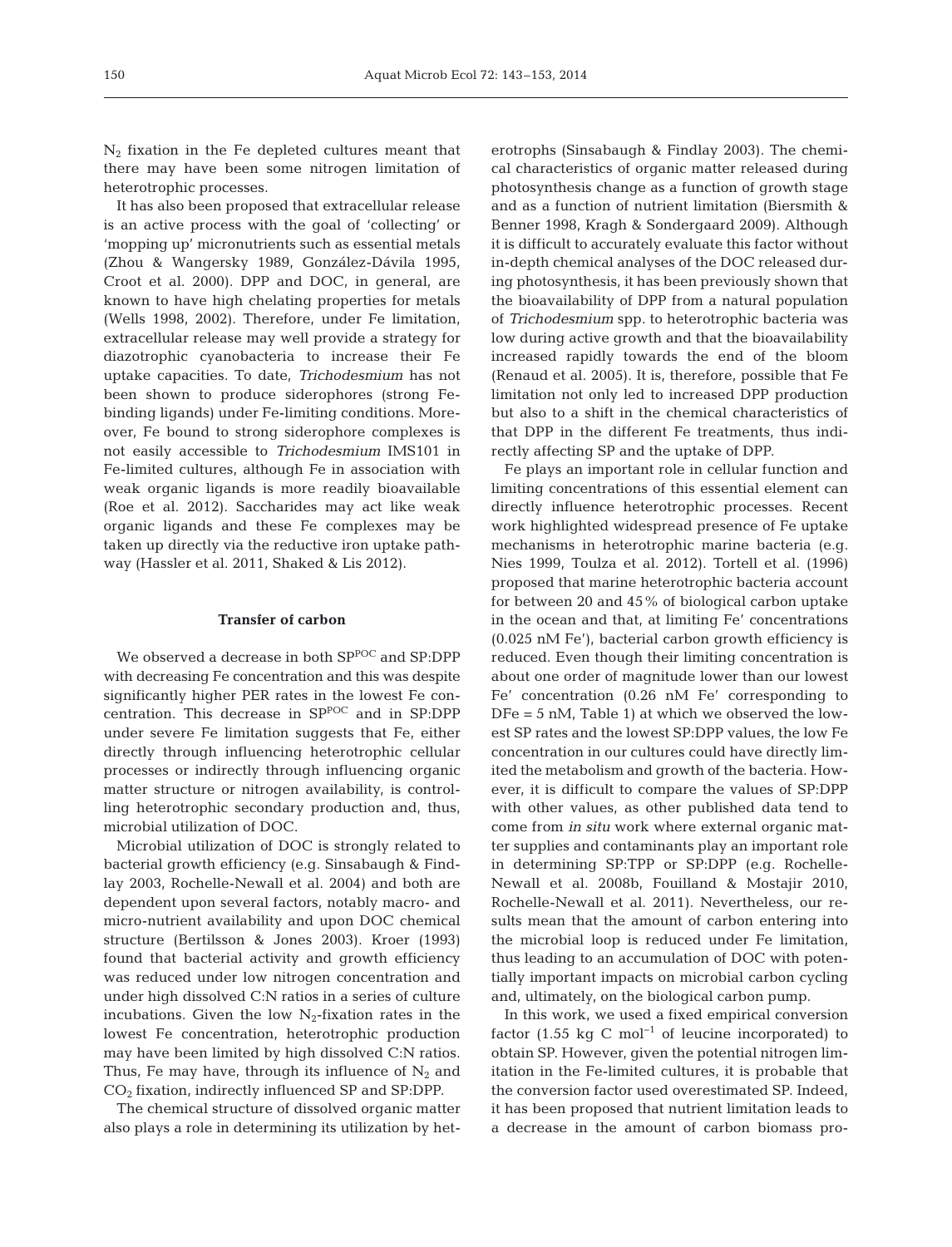*in situ* (Calvo-Díaz & Morán 2009). Whether or not this also occurs in cyanobacterial cultures under Fe limitation has yet to be determined. Nevertheless, if we assume that the same mechanism occurs in Felimited cultures as *in situ*, it is probable that our SP rates were overestimated in the cultures under nutrient limitation (i.e. in the lowest Fe concentrations). This caveat should be kept in mind when considering our calculations of the transfer of carbon from autotrophic production to heterotrophic uptake (SP:TPP and SP:DPP, Table 1).

# **CONCLUSIONS**

Future scenarios of global change suggest climate change will alter the biogeochemical cycling of Fe, but how remains an open question (Boyd & Ellwood 2010). Moreover, the impacts of Fe limitation on the production and transfer of organic carbon from *Trichodesmium* and other diazotrophic cyanobacteria to particularly in *in situ* conditions that take into account the diversity of the associated bacterial heterotrophs. Our results show that under severe Fe limitation, the microbial utilization of DOC was reduced. This would in turn lead to a potential malfunctioning of the microbial loop (e.g. Thingstad et al. 1997) under Fe limitation and to the accumulation of DOC in the  $\triangleright$  [Chen YB, Zehr JP, Mellon M \(1996\) Growth and nitrogen](http://dx.doi.org/10.1111/j.0022-3646.1996.00916.x) water column. Undoubtedly, future studies that look at the impact of Fe limitation of TPP and  $N_2$  fixation need to take into account the impact of Fe limitation on DPP and PER and on the impact of this limitation on the microbial utilization of that organic matter and associated growth of bacterial communities.

ANR Blanc 'Boa' (Biogéochimie du fer à l'interface Océan-Atmosphère: interactions entre apports atmosphériques de fer et réseau trophique, JC05\_45426) and the French Institut de Recherche pour le Développement (IRD). Adriana Crete is greatly thanked for her help with the *Trichodesmium* biomass determinations. We also thank Dr. B. Sunda and an anonymous reviewer who greatly helped to improve the article.

#### LITERATURE CITED

▶ [Berges JA, Harrison PJ \(1995\) Nitrate reductase activity](http://dx.doi.org/10.4319/lo.1995.40.1.0082) quantitatively predicts the rate of nitrate incorporation under steady state light limitation: a revised assay and characterization of the enzyme in 3 species of marine phytoplankton. Limnol Oceanogr 40: 82−93

- duced per mole of leucine incorporated into the cell  $\triangleright$  [Berman-Frank I, Cullen JT, Shaked Y, Sherrell RM,](http://dx.doi.org/10.4319/lo.2001.46.6.1249) Falkowski PG (2001) Iron availability, cellular iron quotas, and nitrogen fixation in *Trichodesmium.* Limnol Oceanogr 46: 1249−1260
	- ▶ [Berman-Frank I, Quigg A, Finkel ZV, Irwin AJ, Haramaty L](http://dx.doi.org/10.4319/lo.2007.52.5.2260) (2007a) Nitrogen-fixation strategies and Fe requirements in cyanobacteria. Limnol Oceanogr 52: 2260−2269
	- ► [Berman-Frank I, Rosenberg G, Levitan O, Haramaty L, Mari](http://dx.doi.org/10.1111/j.1462-2920.2007.01257.x) X (2007b) Coupling between autocatalytic cell death and transparent exopolymeric particle production in the marine cyanobacterium *Trichodesmium.* Environ Microbiol 9: 1415−1422
		- Bertilsson S, Jones JB (2003) Supply of dissolved organic matter to aquatic ecosystems: autochthonous sources. In: Findlay S, Sinsabaugh R (eds) Aquatic ecosystems: interactivity of dissolved organic matter. Academic Press, San Diego, CA, p 3−24
	- ► [Biersmith A, Benner R \(1998\) Carbohydrates in phytoplank](http://dx.doi.org/10.1016/S0304-4203(98)00057-7)ton and freshly produced dissolved organic matter. Mar Chem 63: 131−144
	- ► [Boyd PW, Ellwood MJ \(2010\) The biogeochemical cycle of](http://dx.doi.org/10.1038/ngeo964) iron in the ocean. Nat Geosci 3: 675−682
	- ► [Bucciarelli E, Ridame C, Sunda WG, Dimier-Hugueney C,](http://dx.doi.org/10.4319/lo.2013.58.5.1667) Cheize M, Belviso S (2013) Increased intracellular concentration of DMSP and DMSO in iron-limited oceanic phytoplankton *Thalassiosira oceanica* and *Tricho des mium erythraeum.* Limnol Oceanogr 58: 1667−1679
- the microbial loop need to be further investigated,  $\triangleright$  [Calvo-Díaz A, Morán XAG \(2009\) Empirical leucine-to](http://dx.doi.org/10.1128/AEM.01570-08)carbon conversion factors for estimating heterotrophic bacterial production: seasonality and predictability in a temperate coastal ecosystem. Appl Environ Microbiol 75: 3216−3221
- relative rates of PER increased and that the rate of  $\triangleright$  Capone DG (2001) Marine nitrogen fixation: What's the fuss? Curr Opin Microbiol 4: 341−348
	- Carlson CA (2002) Production and removal processes. In: Hansell DA, Carlson CA (eds) Marine dissolved organic matter. Academic Press, San Diego, CA, p 91−152
	- fixation of the diazotrophic filamentous nonheterocystous cyanobacterium *Trichodesmium* sp. IMS 101 in defined media: evidence for a circadian rhythm. J Phycol 32: 916−923
	- [Conan P, Joux F, Torréton JP, Pujo-Pay M, Douki T,](http://dx.doi.org/10.3354/ame01204) ➤ Rochelle-Newall E, Mari X (2008) Effect of solar ultraviolet radiation on bacterio- and phytoplankton activity in a large coral reef lagoon (southwest New Caledonia). Aquat Microb Ecol 52: 83−98
- Acknowledgements. The work was financed by the French ► [Croot PL, Moffett JW, Brand LE \(2000\) Production of extra](http://dx.doi.org/10.4319/lo.2000.45.3.0619)cellular Cu complexing ligands by eucaryotic phytoplankton in response to Cu stress. Limnol Oceanogr 45: 619−627
	- Fogg GE (1966) The extracellular products of algae. Oceanogr Mar Biol Annu Rev 4: 195−212
	- ► [Fouilland E, Mostajir B \(2010\) Revisited phytoplanktonic](http://dx.doi.org/10.1111/j.1574-6941.2010.00896.x) carbon dependency of heterotrophic bacteria in freshwaters, transitional, coastal and oceanic waters. FEMS Microbiol Ecol 73:419-429
	- ► [Glibert PM, Bronk DA \(1994\) Release of dissolved organic](http://www.ncbi.nlm.nih.gov/entrez/query.fcgi?cmd=Retrieve&db=PubMed&list_uids=16349432&dopt=Abstract) nitrogen by marine diazotrophic cyanobacteria, *Tricho desmium* spp. Appl Environ Microbiol 60:3996-4000
	- ► [González-Dávila M \(1995\) The role of phytoplankton cells](http://dx.doi.org/10.1016/0304-4203(94)00045-F) on the control of heavy metal concentration in seawater. Mar Chem 48:215-236
	- [Halewood ER, Carlson CA, Brzezinski MA, Reed DC,](http://dx.doi.org/10.3354/ame01586) ➤Goodman J (2012) Annual cycle of organic matter parti-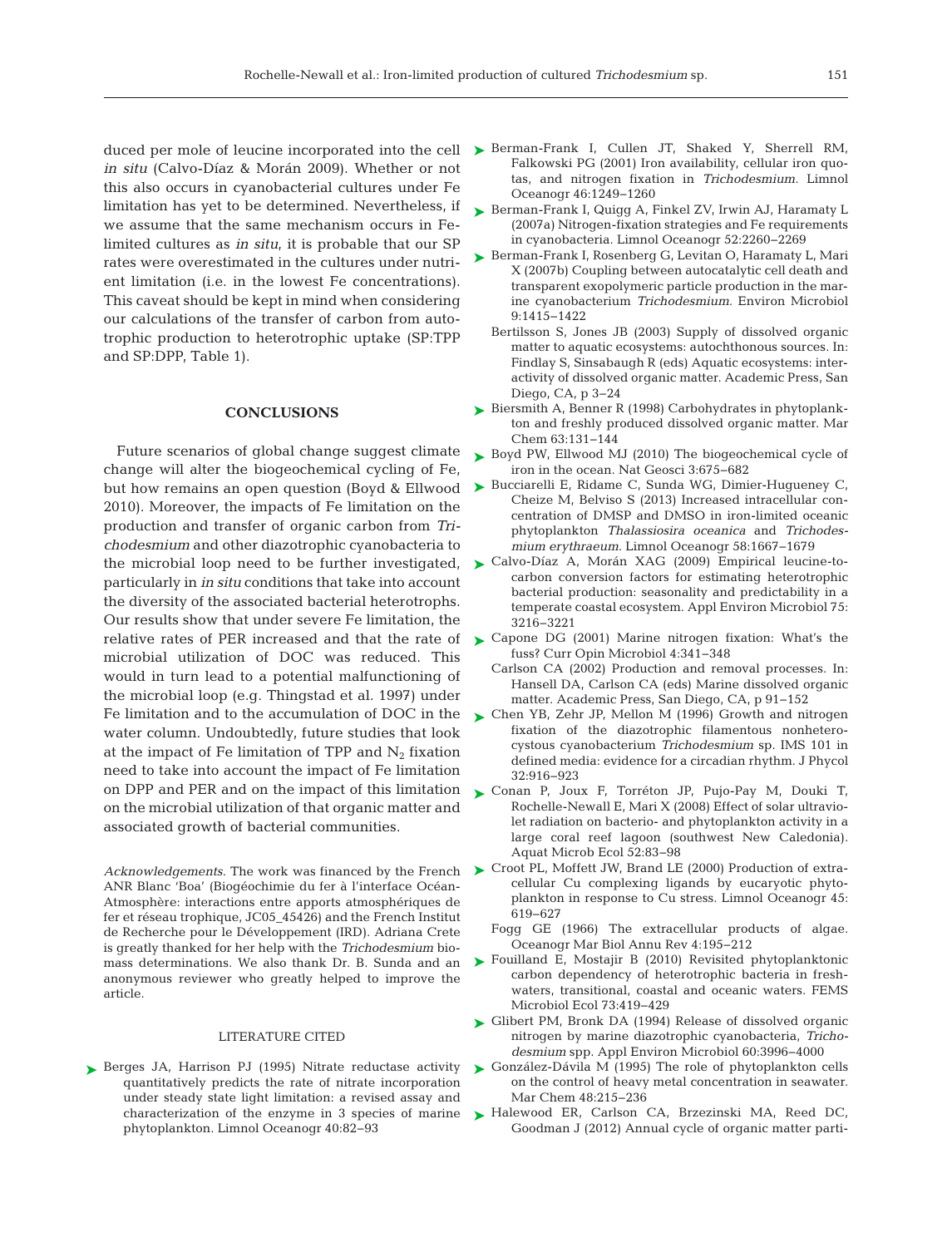tioning and its availability to bacteria across the Santa Barbara Channel continental shelf. Aquat Microb Ecol 67: 189−209

- Hassler CS, Schoemann V, Nichols CM, Butler ECV, Boyd PW (2011) Saccharides enhance iron bioavailability to Southern Ocean phytoplankton. Proc Natl Acad Sci USA 108: 1076−1081
- ► [Hudson RJM, Covault DT, Morel FMM \(1992\) Investigations](http://dx.doi.org/10.1016/0304-4203(92)90035-9) of iron coordination and redox reactions in seawater using 59Fe radiometry and ion-pair solvent extraction of amphiphilic iron complexes. Mar Chem 38: 209−235
- [Jacq V, Ridame C, L'Helguen S, Kaczmar F, Saliot \(2014\)](http://www.ncbi.nlm.nih.gov/entrez/query.fcgi?cmd=Retrieve&db=PubMed&list_uids=24466221&dopt=Abstract) ➤ Response of the unicellular diazotrophic cyanobacterium *Crocosphaera watsonii* to iron limitation. PLoS ONE: e86749
- ► [Kamjunke N, Tittel J \(2008\) Utilisation of leucine by several](http://dx.doi.org/10.1016/j.limno.2008.05.002) phytoplankton species. Limnologica 38: 360−366
- [Karl DM, Hebel DV, Bjökman K, Letelier RM \(1998\) The role](http://dx.doi.org/10.4319/lo.1998.43.6.1270) ➤ of dissolved organic matter release in the productivity of the oligotrophic North Pacific Ocean. Limnol Oceanogr 43: 1270−1286
- ► [Kiene RP, Slezak D \(2006\) Low dissolved DMSP concentra](http://dx.doi.org/10.4319/lom.2006.4.80)tions in seawater revealed by small-volume gravity filtration and dialysis sampling. Limnol Oceanogr Methods 4: 80−95
	- Kirchman D (2001) Measuring bacterial biomass production and growth rates from leucine incorporation in natural aquatic environments. In: John HP (ed) Methods in microbiology, Vol 30. Academic Press, St. Petersburg, FL, p 227−237
- ► [Kragh T, Sondergaard M \(2009\) Production and decomposi](http://dx.doi.org/10.1007/s10533-009-9357-1)tion of new DOC by marine plankton communities: carbohydrates, refractory components and nutrient limitation. Biogeochemistry 96: 177−187
- ► [Kroer N \(1993\) Bacterial growth efficiency on natural dis](http://dx.doi.org/10.4319/lo.1993.38.6.1282)solved organic matter. Limnol Oceanogr 38: 1282−1290
- ► [Küpper H, Šetlík I, Seibert S, Prášil O and others \(2008\) Iron](http://dx.doi.org/10.1111/j.1469-8137.2008.02497.x) limitation in the marine cyanobacterium *Trichodesmium* reveals new insights into regulation of photosynthesis and nitrogen fixation. New Phytol 179: 784−798
- ► [Kustka A, Sanudo-Wilhelmy S, Carpenter EJ, Capone DG,](http://dx.doi.org/10.1046/j.1529-8817.2003.01156.x) Raven JA (2003a) A revised estimate of the iron use efficiency of nitrogen fixation, with special reference to the marine cyanobacterium *Trichodesmium* spp. (Cyanophyta). J Phycol 39: 12−25
- ► [Kustka AB, Sanudo-Wilhelmy SA, Carpenter EJ, Capone D,](http://dx.doi.org/10.4319/lo.2003.48.5.1869) Burns J, Sunda WG (2003b) Iron requirements for dinitrogen- and ammonium-supported growth in cultures of *Trichodesmium* (IMS 101): comparison with nitrogen fixation rates and iron: carbon ratios of field populations. Limnol Oceanogr 48: 1869−1884
- ► [Lancelot C \(1983\) Factors affecting phytoplankton extracel](http://dx.doi.org/10.3354/meps012115)lular release in the Southern Bight of the North Sea. Mar Ecol Prog Ser 12: 115−121
- [Marañón E, Cermeño P, Fernández E, Rodríguez J, Zabala L](http://dx.doi.org/10.4319/lo.2004.49.5.1652) ➤ (2004) Significance and mechanisms of photosynthetic production of dissolved organic carbon in a coastal eutro phic ecosystem. Limnol Oceanogr 49: 1652−1666
- ▶ [Michaels AF, Karl DM, Capone DG \(2001\) Element stoi](http://dx.doi.org/10.5670/oceanog.2001.08)chiometry, new production and nitrogen fixation. Oceanography 14:68-77
- [Mills MM, Ridame C, Davey M, La Roche J, Geider RJ](http://dx.doi.org/10.1038/nature02550) ➤ (2004) Iron and phosphorus co-limit nitrogen fixation in the eastern tropical North Atlantic. Nature 429:292-294
- ► [Montoya JP, Voss M, Kahler P, Capone DG \(1996\) A simple,](http://www.ncbi.nlm.nih.gov/entrez/query.fcgi?cmd=Retrieve&db=PubMed&list_uids=16535283&dopt=Abstract)

high-precision, high-sensitivity tracer assay for N(inf2) fixation. Appl Environ Microbiol 62: 986−993

- [Moore CM, Mills MM, Achterberg EP, Geider RJ and others](http://dx.doi.org/10.1038/ngeo667) ➤ (2009) Large-scale distribution of Atlantic nitrogen fixation controlled by iron availability. Nat Geosci 2: 867−871
- [Morán XAG, Estrada M \(2001\) Short-term variability of pho-](http://dx.doi.org/10.3354/meps212053)➤ tosynthetic parameters and particulate and dissolved primary production in the Alboran Sea (SW Mediterranean). Mar Ecol Prog Ser 212:53-67
- [Morán XAG, Gasol JM, Arin L, Estrada M \(1999\) A compar-](http://dx.doi.org/10.3354/meps187031)➤ ison between glass fiber and membrane filters for the estimation of phytoplanktonic POC and DOC production. Mar Ecol Prog Ser 187:31-41
- [Mulholland MR, Rocha AM, Boneillo GE \(2011\) Incorpora-](http://dx.doi.org/10.1007/s12237-010-9366-2)➤ tion of leucine and thymidine by estuarine phytoplankton: implications for bacterial productivity estimates. Estuaries Coasts 34: 310−325
	- Nagata T (2000) Production mechanisms of dissolved organic matter. In:Kirchman DL (ed) Microbial ecology of the oceans. John Wiley & Sons, New York, NY, p 121−152
- [Nausch M \(1996\) Microbial activities on](http://dx.doi.org/10.3354/meps141173) *Trichodesmium* ➤ colonies. Mar Ecol Prog Ser 141: 173−181
- ▶ [Nies DH \(1999\) Microbial heavy-metal resistance. Appl](http://dx.doi.org/10.1007/s002530051457) Microbiol Biotechnol 51: 730−750
- ▶ [Norrman B, Zweifel UL, Hopkinson CS, Fry B \(1995\) Pro](http://dx.doi.org/10.4319/lo.1995.40.5.0898)duction and utilization of dissolved organic carbon during an experimental diatom bloom. Limnol Oceanogr 40: 898−907
- ► [Obernosterer I, Herndl GJ \(1995\) Phytoplankton extracellu](http://dx.doi.org/10.3354/meps116247)lar release and bacterial growth: dependence on the inorganic N: P ratio. Mar Ecol Prog Ser 116: 247−257
- ▶ [Paerl HW, Prufertbebout LE, Guo CZ \(1994\) Iron-stimulated](http://www.ncbi.nlm.nih.gov/entrez/query.fcgi?cmd=Retrieve&db=PubMed&list_uids=16349210&dopt=Abstract)  $N_2$  fixation and growth in natural and cultural population of the planktonic marine cyanobacteria *Trichodesmium* spp. Appl Environ Microbiol 60: 1044−1047
- [Renaud F, Pringault O, Rochelle-Newall E \(2005\) Effects of](http://dx.doi.org/10.3354/ame041261) the colonial cyanobacterium *Trichodesmium* spp. on bacterial activity. Aquat Microb Ecol 41:261-270 ➤
- ▶ [Ridame C, Le Moal M, Guieu C, Ternon E, Biegala IC,](http://dx.doi.org/10.5194/bg-8-2773-2011) L'Helguen S, Pujo-Pay M (2011) Nutrient control of  $N_2$ fixation in the oligotrophic Mediterranean Sea and the im pact of Saharan dust events. Biogeosciences 8: 2773−2783
- ▶ [Rochelle-Newall EJ, Pizay MD, Middelburg JJ, Boschker](http://dx.doi.org/10.3354/ame037009) HTS, Gattuso JP (2004) Degradation of riverine dissolved organic matter by seawater bacteria. Aquat Microb Ecol 37: 9−22
- ▶ [Rochelle-Newall EJ, Delesalle B, Mari X, Rouchon C, Torré](http://dx.doi.org/10.3354/ame01212)ton JP, Pringault O (2008a) Zinc induces shifts in microbial carbon flux in tropical coastal environments. Aquat Microb Ecol 52:57-68
- [Rochelle-Newall EJ, Torréton JP, Mari X, Pringault O](http://dx.doi.org/10.3354/ame01158) ➤ (2008b) Phytoplankton-bacterioplankton coupling in a subtropical South Pacific coral reef lagoon. Aquat Microb Ecol 50: 221−229
- ▶ [Rochelle-Newall EJ, Chu VT, Pringault O, Amouroux D and](http://dx.doi.org/10.1016/j.marpolbul.2011.08.044) others (2011) Phytoplankton diversity and productivity in a highly turbid, tropical coastal system (Bach Dang Estuary, Vietnam). Mar Pollut Bull 62:2317-2329
- ▶ [Roe KL, Barbeau K, Mann EL, Haygood MG \(2012\) Acquisi](http://dx.doi.org/10.1111/j.1462-2920.2011.02653.x)tion of iron by *Trichodesmium* and associated bacteria in culture. Environ Microbiol 14: 1681−1695
- ▶ [Rubin M, Berman-Frank I, Shaked Y \(2011\) Dust- and min](http://dx.doi.org/10.1038/ngeo1181)eral-iron utilization by the marine dinitrogen-fixer *Trichodesmium*. Nat Geosci 4: 529−534